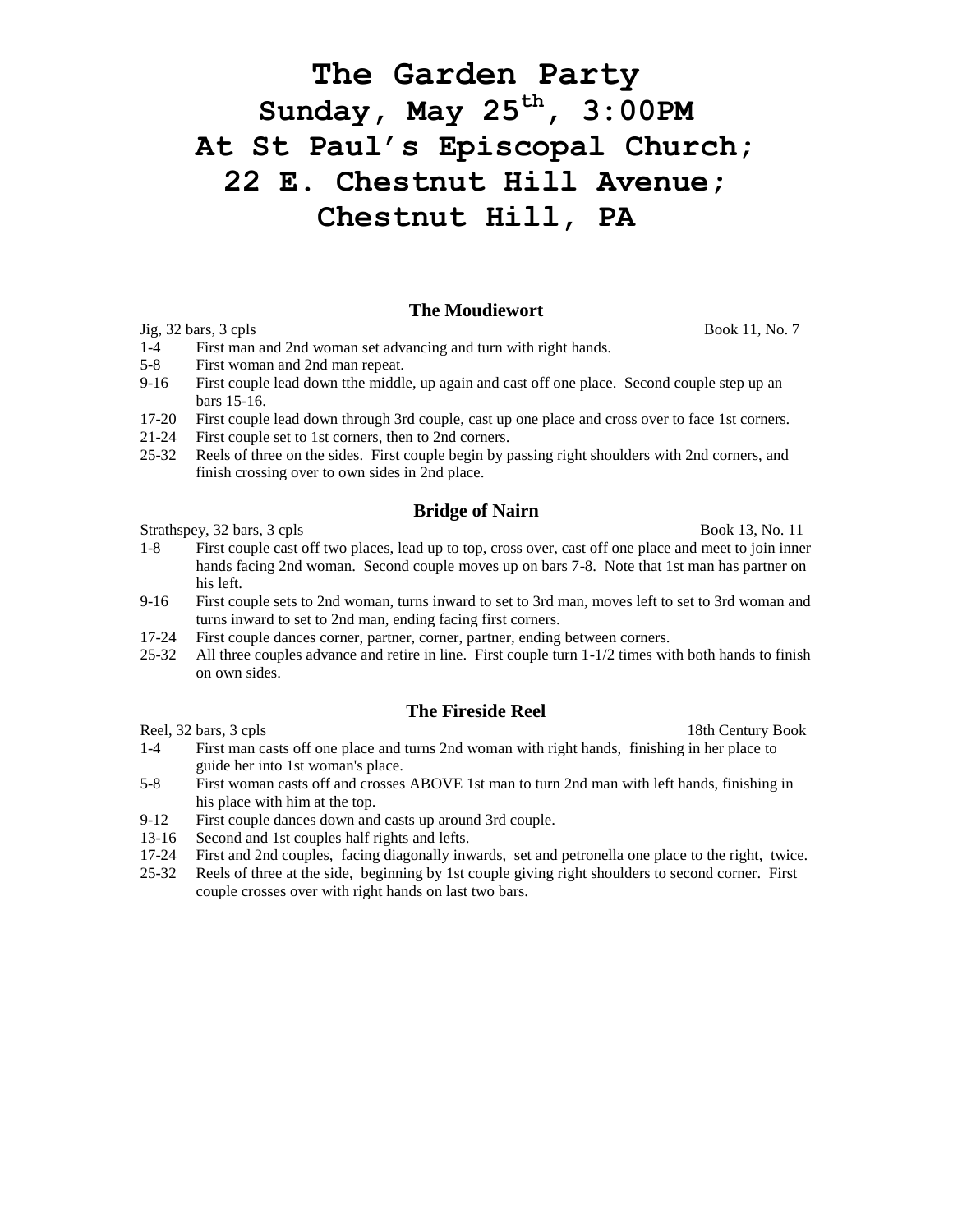# **Knotwork**

- 1-8 First man and  $2<sup>nd</sup>$  man set and link while 1<sup>st</sup> woman and  $2<sup>nd</sup>$  woman **Reverse** set and link  $(1<sup>st</sup>$ couple finish facing out). First and  $3<sup>rd</sup>$  couples set and  $\frac{1}{2}$  turn on the sides (men left hand and women right hand).
- 9-16 Second,  $3^{rd}$  and 1st couples dance mirror reels on own sides ( $1^{st}$  couple dance up between the  $3^{rd}$ couple who dance out and down to start).
- 17-24 First couple set, cross giving right hands, cast up one place and turn giving left hands to face  $1<sup>st</sup>$ corners. Third couple steps down on bars 21-22.
- 25-32 First couple dance  $\frac{1}{2}$  diagonal reel of four with 1<sup>st</sup> corners, pass right shoulder and dance  $\frac{1}{2}$  reel of four with  $2<sup>nd</sup>$  corners ending in  $2<sup>nd</sup>$  place on opposite sides.
- 33-40 Third,  $1^{\text{st}}$  and  $2^{\text{nd}}$  couples turn partners once round giving right hand and chase  $\frac{1}{2}$  way clockwise to own sides.

# **Sandy O'er the Lea**

# Strathspey, 32 bars, 2 cpls MMM II, No 39

- 1-8 First and  $2<sup>nd</sup>$  couples dance right hands across and back.
- 9-16 First and  $2<sup>nd</sup>$  couples set, cross over with right hands, and repeat.
- 17-24 First couple, followed by  $2^{nd}$  couple, lead down the middle;  $1^{st}$  couple dance up through  $2^{nd}$ couple, who follow them up into
- 25-32 Allemande.

# **The College Hornpipe**

Reel,  $32 \text{ bars}$ ,  $3 \text{ cpls}$  Book 20, No. 12

- 1-8 First, 2nd, and 3rd couples dance six hands round and back again.
- 9-16 First, 2nd and 3rd couples promenade.
- 17-24 First couple, giving right hands, cross over, cast off one place, cross over giving left hands, cast off another place and lead up the middle to finish facing first corners. (Second couple move up.)
- 25-32 Hello-goodbye setting.

#### **\*\*\* Break \*\*\***

# **Cranberry Tart**

Jig, 32bars, 3 cpls Glasspool 1-16 **Fugue:** First Man First Woman 1-2 Set Wait 3-4 Cast (2nd M step up) Set 5-6 Set Set Cast (2nd W up) 7-8 Petronella turn down, Set end between 3rd cpl 9-10 Set in line w/3rd cpl Pet. turn up, end betw. 2nd cpl 11-12 Advance (w/ 3rd cpl) Set in line w/2 cpl 13-14 Retire (w/ 3rd cpl) Adv. w/ 2nd cpl 15-16 Advance solo Retire w/2nd cpl

#### 17-24 **Shadow reel of three across the dance:**

First couple, dancing as a unit with 1st woman in the lead, passes right shoulder with 2nd woman to begin. First woman casts into the reel by pulling back her right shoulder. First couple finish in 2nd place on own sides.

#### 25-32 **Parallel reels of three on the sides.**

To begin, 1st man passes right shoulders with 3rd man, 1st woman passes right shoulders with 3rd woman.

 $Jig, 40 \text{ bars}, 3 \text{ cpls}$  Book 44, No. 2